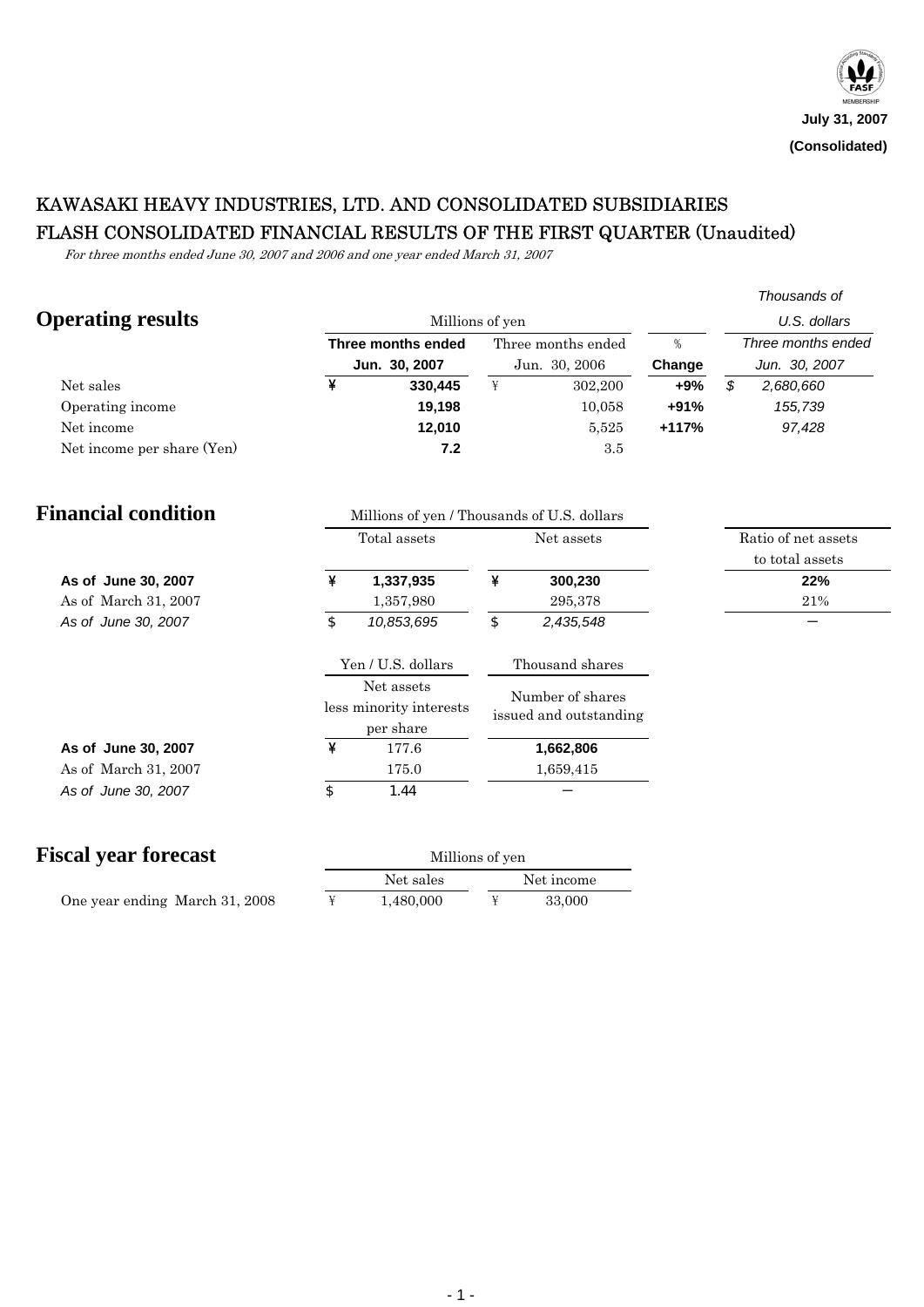- Notes : 1. This "FLASH CONSOLIDATED FINANCIAL RESULTS" and following financial statements have been prepared in conformity with generally accepted accounting principles and practices in Japan.
	- 2. All US\$ amounts in these statements represent the arithmetical results of translating Japanese yen to U.S. dollars on the basis of ¥123.27=\$1, the rate prevailing as of June 30, 2007, solely for the convenience of the readers.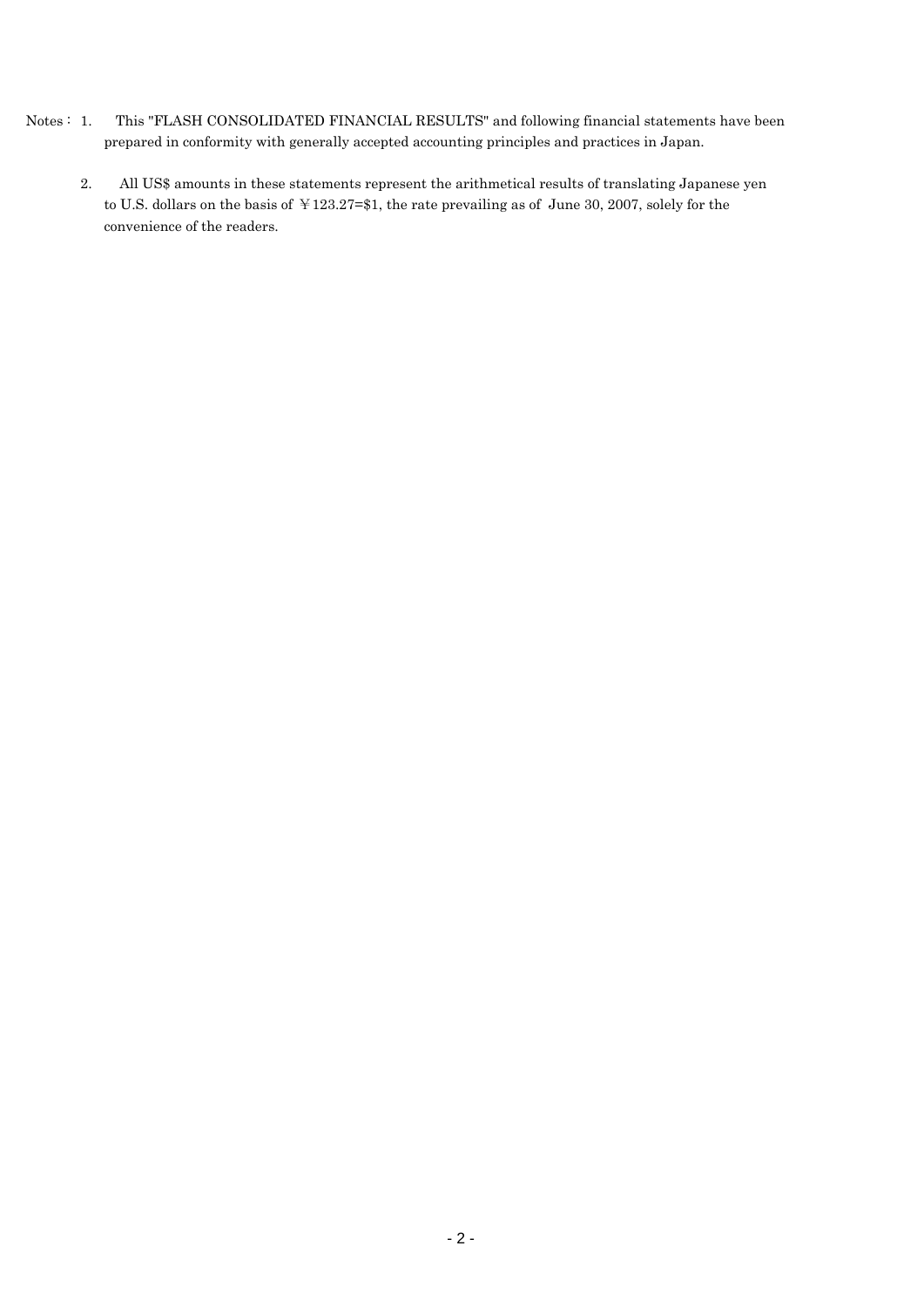## **(Consolidated)**

## **Condensed Consolidated Balance Sheets**

*As of June 30 and March 31, 2007*

| As 0] June 50 and march 51, 2007                 |   |                 |                                 |               |                          | Thousands of |  |
|--------------------------------------------------|---|-----------------|---------------------------------|---------------|--------------------------|--------------|--|
|                                                  |   | Millions of yen | U.S. dollars                    |               |                          |              |  |
|                                                  |   | As of           | As of                           |               | As of<br>Jun. 30, 2007   |              |  |
|                                                  |   | Jun. 30, 2007   |                                 | Mar. 31, 2007 |                          |              |  |
| Assets:                                          |   |                 |                                 |               |                          |              |  |
| Current assets :                                 |   |                 |                                 |               |                          |              |  |
| Cash on hand and in banks                        | ¥ | 53,899          | ¥                               | 39,351        | \$                       | 437,243      |  |
| Receivables, less allowance                      |   | 381,725         |                                 | 442,577       |                          | 3,096,658    |  |
| Inventories                                      |   | 435,948         |                                 | 427,934       |                          | 3,536,530    |  |
| Other current assets                             |   | 69,266          |                                 | 52,056        |                          | 561,905      |  |
| Total current assets                             |   | 940,838         |                                 | 961,918       |                          | 7,632,336    |  |
| Investments and long-term loans less allowance : |   | 100,695         |                                 | 96,994        |                          | 816,865      |  |
| Net property, plant and equipment :              |   | 255,338         |                                 | 253,819       |                          | 2,071,372    |  |
| Intangible and other assets :                    |   | 41,064          |                                 | 45,249        |                          | 333, 122     |  |
| <b>Total</b> assets                              | ¥ | 1,337,935       | $\frac{\mathbf{V}}{\mathbf{I}}$ | 1,357,980     | $\overline{\$}$          | 10,853,695   |  |
| <b>Liabilities and net assets:</b>               |   |                 |                                 |               |                          |              |  |
| Current liabilities :                            |   |                 |                                 |               |                          |              |  |
| Short-term borrowings                            |   |                 |                                 |               |                          |              |  |
| and current portion of long-term debt            | ¥ | 147,987         | ¥                               | 138,463       | \$                       | 1,200,511    |  |
| Trade payables                                   |   | 355,321         |                                 | 412,501       |                          | 2,882,461    |  |
| Advances from customers                          |   | 153,296         |                                 | 124,445       |                          | 1,243,579    |  |
| Other current liabilities                        |   | 124,499         |                                 | 131,097       |                          | 1,009,970    |  |
| Total current liabilities                        |   | 781,103         |                                 | 806,506       |                          | 6,336,521    |  |
| Long-term liabilities :                          |   |                 |                                 |               |                          |              |  |
| Long-term debt, less current portion             |   | 164,620         |                                 | 165,754       |                          | 1,335,443    |  |
| Others                                           |   | 91,982          |                                 | 90,342        |                          | 746,183      |  |
| Total long-term liabilities                      |   | 256,602         |                                 | 256,096       |                          | 2,081,626    |  |
| Net assets:                                      |   |                 |                                 |               |                          |              |  |
| Common stock                                     |   | 103,585         |                                 | 103,188       |                          | 840,310      |  |
| Capital surplus                                  |   | 53,575          |                                 | 53,179        |                          | 434,615      |  |
| Retained earnings                                |   | 129,600         |                                 | 125,799       |                          | 1,051,351    |  |
| Treasury stock                                   |   | (74)            |                                 | (55)          |                          | (600)        |  |
| Net unrealized gains on securities               |   | 23,539          |                                 | 19,342        |                          | 190,955      |  |
| Gains/losses on hedging items                    |   | (6,907)         |                                 | (1,608)       |                          | (56, 032)    |  |
| Foreign currency translation adjustments         |   | (7, 952)        |                                 | (9, 417)      |                          | (64, 509)    |  |
| Minority interests                               |   | 4,864           |                                 | 4,950         |                          | 39,458       |  |
| Total net assets                                 |   | 300,230         |                                 | 295,378       |                          | 2,435,548    |  |
| Total liabilities and net assets                 | ¥ | 1,337,935       | $\frac{\mathbf{V}}{\mathbf{H}}$ | 1,357,980     | $\overline{\mathcal{S}}$ | 10,853,695   |  |

#### **Condensed Consolidated Statements of Operations**

*For three months ended June 30, 2007 and 2006*

|                                              |   | Millions of yen                      |   |                                     |             |                                      | Thousands of<br>U.S. dollars |
|----------------------------------------------|---|--------------------------------------|---|-------------------------------------|-------------|--------------------------------------|------------------------------|
|                                              |   | Theree months ended<br>Jun. 30, 2007 |   | Three months ended<br>Jun. 30, 2006 | %<br>Change | Theree months ended<br>Jun. 30, 2007 |                              |
| Net sales                                    | ¥ | 330,445                              | ¥ | 302,200                             | +9%         | \$                                   | 2,680,660                    |
| Cost of sales                                |   | 272,948                              |   | 261,050                             |             |                                      | 2,214,229                    |
| Gross profit                                 |   | 57,497                               |   | 41,150                              |             |                                      | 466,431                      |
| Selling, general and administrative expenses |   | 38,299                               |   | 31,092                              |             |                                      | 310,692                      |
| Operating income                             |   | 19,198                               |   | 10,058                              | +91%        |                                      | 155,739                      |
| Other income (expenses):                     |   |                                      |   |                                     |             |                                      |                              |
| Interest and dividend income                 |   | 1,567                                |   | 1,131                               |             |                                      | 12,712                       |
| Equity in income of unconsolidated           |   |                                      |   |                                     |             |                                      |                              |
| subsidiaries and affiliates                  |   | 670                                  |   | 701                                 |             |                                      | 5,435                        |
| Interest expense                             |   | (2, 186)                             |   | (1,585)                             |             |                                      | (17, 733)                    |
| Other, net                                   |   | (111)                                |   | (968)                               |             |                                      | (900)                        |
| Income before income taxes and               |   |                                      |   |                                     |             |                                      |                              |
| minority interests                           |   | 19,138                               |   | 9,337                               | +105%       |                                      | 155,253                      |
| Income taxes                                 |   | (6,964)                              |   | (3,795)                             |             |                                      | (56, 495)                    |
| Minority interests in net loss (income)      |   |                                      |   |                                     |             |                                      |                              |
| of consolidated subsidiaries                 |   | (164)                                |   | (17)                                |             |                                      | (1, 330)                     |
| Net income                                   |   | 12,010                               | ¥ | 5,525                               | +117%       | \$                                   | 97,428                       |